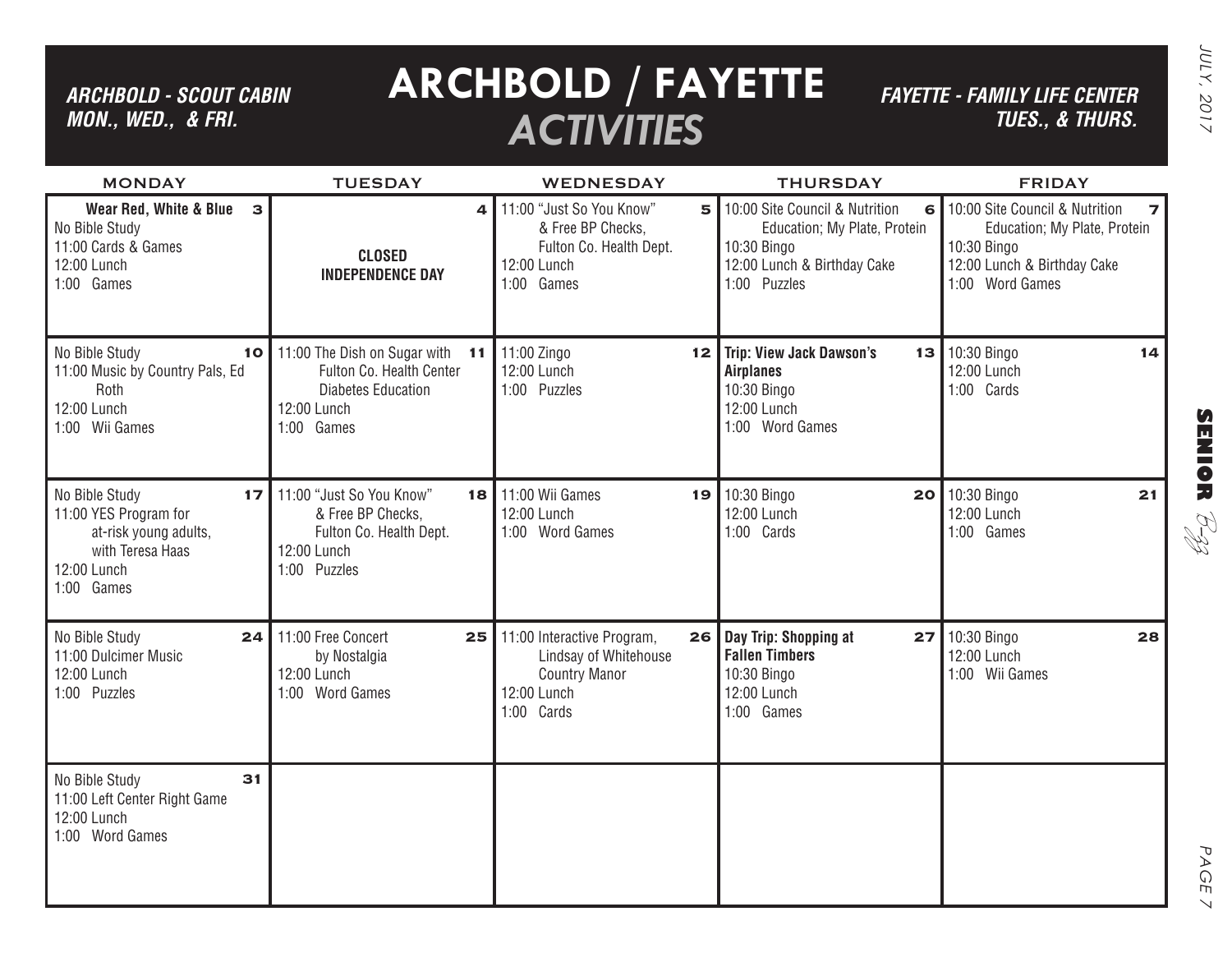| DELTA-101 NORTHWOOD DR.<br><b>UNITED METHODIST CHURCH</b><br><b>TUES. &amp; THURS.</b>                                                                                                        |                                                                                                                      | <b>DELTA / SWANTON</b><br><b>ACTIVITIES</b>                                                                                                                    |                                                                                                                                                          | <b>SWANTON</b><br><b>217 CHESTNUT ST.</b><br>MON., WED., & FRI                                                                      |
|-----------------------------------------------------------------------------------------------------------------------------------------------------------------------------------------------|----------------------------------------------------------------------------------------------------------------------|----------------------------------------------------------------------------------------------------------------------------------------------------------------|----------------------------------------------------------------------------------------------------------------------------------------------------------|-------------------------------------------------------------------------------------------------------------------------------------|
| <b>MONDAY</b>                                                                                                                                                                                 | <b>TUESDAY</b>                                                                                                       | <b>WEDNESDAY</b>                                                                                                                                               | <b>THURSDAY</b>                                                                                                                                          | <b>FRIDAY</b>                                                                                                                       |
| Wear Red, White & Blue<br>$\mathbf{3}$<br>11:00 Games & Cards<br>12:00 Lunch<br>1:00 Games                                                                                                    | 4<br><b>CLOSED</b><br><b>INDEPENDENCE DAY</b>                                                                        | 10:00 Site Council & Nutrition<br>5<br>Education; My Plate, Protein<br>10:30 Bingo<br>12:00 Lunch with Birthday Cake<br>from Swanton Health Care<br>1:00 Cards | 10:00 Site Council & Nutrition<br>6<br>Education; My Plate, Protein<br>10:30 Bingo<br>12:00 Lunch with Birthday Cake<br>1:00 Puzzles                     | 11:00 Dulcimer Music<br>12:00 Lunch<br>1:00 Word Games                                                                              |
| 11:00 "Just So You Know"<br>10<br>& Free BP Checks,<br>Fulton Co. Health Dept.<br>12:00 Lunch<br>1:00 Cards & Games                                                                           | 11:00 "Just So You Know"<br>11<br>& Free BP Checks,<br>Fulton Co. Health Dept.<br>12:00 Lunch<br>1:00 Cards          | 10:30 Bingo<br>12 <sub>1</sub><br>12:00 Lunch<br>1:00 Puzzles                                                                                                  | <b>Trip: View Jack Dawson's</b><br><b>Airplanes</b><br>10:00 Free Hearing Aid Cleaning<br>10:30 Bingo<br>12:00 Lunch - Hot Dog Picnic<br>1:00 Word Games | 13 11:00 Cooking for 1 or 2 with<br>14<br>Beth from Kingston<br>12:00 Lunch<br>Wii Games<br>1:00                                    |
| 10:30 Free Hearing Aid Cleaning 17<br>11:00 Interactive Program by<br>Lindsay of Whitehouse<br><b>Country Manor</b><br>12:00 Lunch<br>1:00 Cards                                              | 10:00 to noon, DEEP<br>18<br>(Diabetes Education<br>Empowerment Program)<br>12:00 Lunch<br>1:00 Puzzles              | 10:30 Christmas in July Bingo<br>19<br>(Bring a Wrapped White<br>Elephant Gift)<br>12:00 Lunch<br>1:00 Word Games                                              | 10:30 Christmas in July Bingo<br>20<br>(Bring a Wrapped White)<br>Elephant Gift)<br>12:00 Lunch<br>1:00 Wii Games                                        | 11:00 Tips on How to Talk<br>21<br>to Your Doctor, Information<br>& Referral Specialist<br>Val Edwards<br>12:00 Lunch<br>1:00 Games |
| 11:00 Program on American<br>24<br>Indians with Jim Adams<br>12:00 Lunch<br>1:00 Puzzles                                                                                                      | 10:00 to noon, DEEP<br>25<br>(Diabetes Education<br>Empowerment Program)<br>12:00 Lunch<br><b>Word Games</b><br>1:00 | 10:30 Bingo<br>26 I<br>12:00 Lunch<br>1:00 Wii Games                                                                                                           | Day Trip: Shopping at<br>27<br><b>Fallen Timbers</b><br>10:00 Extended Bingo<br>12:00 Lunch<br>1:00 Games                                                | 11:00 Hand & Foot Card Game 28<br>12:00 Lunch<br>1:00 Cards                                                                         |
| 11:00 Swanton Area Community 31<br>Coalition, Safekeeping of<br>Prescription & Over-the-Counter<br>Meds at Home; Medical<br><b>Marijuana Misconceptions</b><br>12:00 Lunch<br>1:00 Word Games |                                                                                                                      |                                                                                                                                                                |                                                                                                                                                          |                                                                                                                                     |